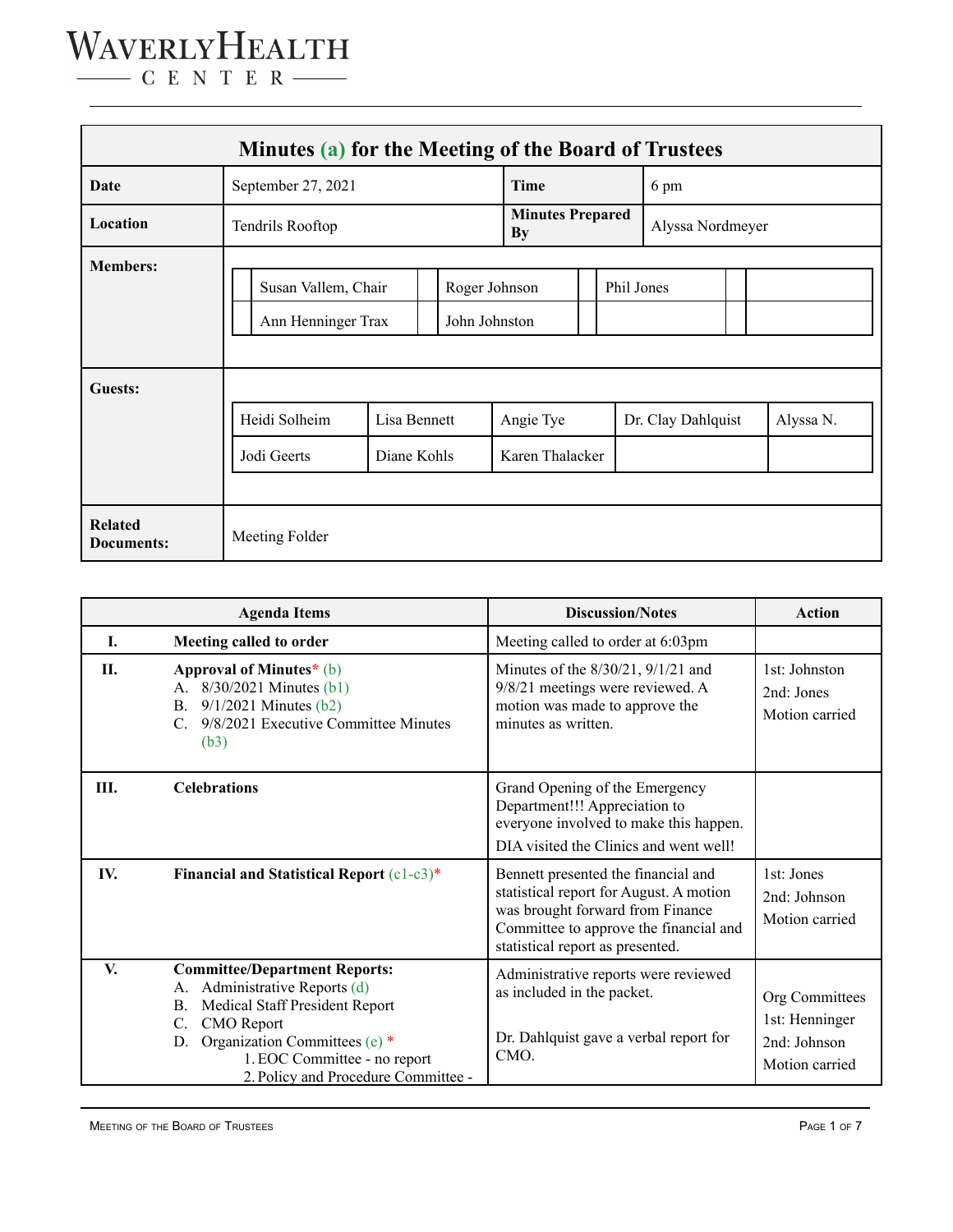#### WAVERLYHEALTH  $\begin{tabular}{c} \quad \quad \textbf{C} \quad E \quad N \quad T \quad E \quad R \end{tabular}$

|       | September and email minutes                                                                                                                                                                                                                                                                                                                                                                                                                                                                                                                                                                                                                                                                                                                                                                                                               | Organizational Committee Reports<br>were reviewed as included in the Board<br>Packet.                                                                                                                                                                                                                                                                                                                                                                                                                                                                                                   |                                                                                                                                                                                                                                        |
|-------|-------------------------------------------------------------------------------------------------------------------------------------------------------------------------------------------------------------------------------------------------------------------------------------------------------------------------------------------------------------------------------------------------------------------------------------------------------------------------------------------------------------------------------------------------------------------------------------------------------------------------------------------------------------------------------------------------------------------------------------------------------------------------------------------------------------------------------------------|-----------------------------------------------------------------------------------------------------------------------------------------------------------------------------------------------------------------------------------------------------------------------------------------------------------------------------------------------------------------------------------------------------------------------------------------------------------------------------------------------------------------------------------------------------------------------------------------|----------------------------------------------------------------------------------------------------------------------------------------------------------------------------------------------------------------------------------------|
| VI.   | <b>Medical Staff Reports*</b> (f)<br>A. Emergency Services Committee - no report<br>B. Infection Prevention Committee - no report<br>C. Inpatient Medical Services Committee - no<br>report<br>D. Lab/Pathology Committee - August<br>E. Maternity/Child Services Committee -<br>September<br>Medical Staff Executive Committee -<br>F.<br>September<br>G. Medical Staff Meeting - No report<br>H. Outpatient Medical Services Committee -<br>no report<br>Pharmacy & Therapeutics Committee -<br>Ι.<br>September<br>Quality Committee - no report<br>J.<br>K. Radiology/Radiation Safety Committee - no<br>report<br>L. Rural Health Clinic Advisory Committee -<br>September<br>M. Rural Health Clinic Steering Committee -<br>no report<br>N. Surgical/Anesthesia Services Committee -<br>September<br>O. Trauma Committee - September | Medical Staff Reports were reviewed as<br>included in the Board Packet. Motion<br>was made to approve all actions in<br>committees.                                                                                                                                                                                                                                                                                                                                                                                                                                                     | 1st: Jones<br>2nd: Johnston<br>Motion carried                                                                                                                                                                                          |
| VII.  | C.E.O.'s Report<br>A. Building Project Update (g)<br>1. Expense Tracking (g1)                                                                                                                                                                                                                                                                                                                                                                                                                                                                                                                                                                                                                                                                                                                                                             | Solheim gave an update on the building<br>project as provided in the meeting<br>packet.                                                                                                                                                                                                                                                                                                                                                                                                                                                                                                 |                                                                                                                                                                                                                                        |
| VIII. | <b>Old Business</b>                                                                                                                                                                                                                                                                                                                                                                                                                                                                                                                                                                                                                                                                                                                                                                                                                       |                                                                                                                                                                                                                                                                                                                                                                                                                                                                                                                                                                                         |                                                                                                                                                                                                                                        |
| IX.   | <b>New Business</b><br>Shell Rock Land<br>A.<br><b>B.</b> BAB Building<br>C. Lease Renewal - Clover 2nd Floor Specialty<br>Clinic $(h)^*$<br>D. Halogen (Saba) contract (i)*<br>E. ProCircular Contract $(i)$ <sup>*</sup><br>F.<br>ero Health Contract $(k)^*$<br>G. RHC Program Evaluations (1)*<br>H. Initial Appointments*<br>1. Latcham, Susan PMHNP-BC -<br>Consulting, Psychiatric and Mental<br>Health, Integrated Telehealth<br>Partners                                                                                                                                                                                                                                                                                                                                                                                         | Shell Rock Land - further discussion in<br>closed session<br>BAB Building - further discussion will<br>be held in closed session.<br>Lease renewal - Clover 2nd floor<br>specialty clinic was reviewed and a<br>motion to approve was made.<br>Halogen (Saba) Contract was reviewed<br>and a motion to approve was made.<br>ProCircular Contract was reviewed and<br>a motion to approve was made.<br>eroHealth Contract was reviewed and a<br>motion to approve was made.<br>RHC Program Evaluations were<br>reviewed as provided in the meeting<br>packet. Motion was made to approve | <b>Clover Lease</b><br>1st: Johnston<br>2nd: Henninger<br>Motion carried<br>Halogen<br>1st: Johnson<br>2nd: Jones<br>Motion carried<br>ProCircular<br>1st: Henninger<br>2nd: Johnston<br>Motion carried<br>eroHealth<br>1st: Henninger |
|       | Reappointments*<br>I.                                                                                                                                                                                                                                                                                                                                                                                                                                                                                                                                                                                                                                                                                                                                                                                                                     | all.                                                                                                                                                                                                                                                                                                                                                                                                                                                                                                                                                                                    | 2nd: Jones                                                                                                                                                                                                                             |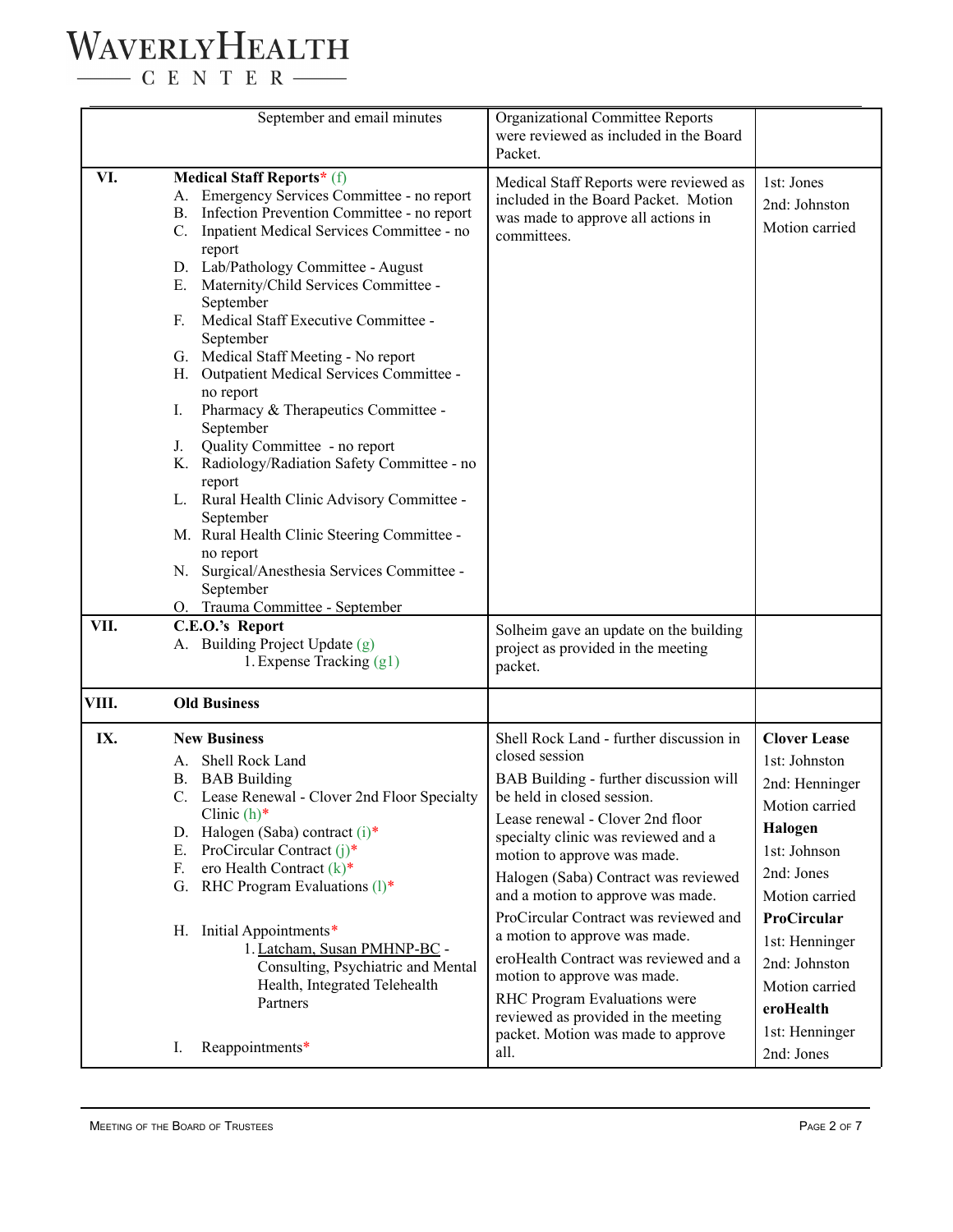$\begin{tabular}{c} \quad \quad \textbf{C} \text{ E} \text{ N} \text{ T} \text{ E} \text{ R} \end{tabular}$ 

| 1. Blake, Christina PMHNP-BC -                                | A motion was made to approve initial     | Motion carried        |
|---------------------------------------------------------------|------------------------------------------|-----------------------|
| Consulting, Psychiatric and Mental                            | appointments, reappointments, updated    | <b>RHC</b> Program    |
| Health, Integrated Telehealth                                 | Provider privileges and change in status |                       |
| Partners                                                      | as recommended by MEC.                   | <b>Evals</b>          |
| 2. Congdon, David MD - Courtesy,                              |                                          | 1st: Henninger        |
| Otolaryngology and Plastic                                    |                                          | 2nd: Johnson          |
| Surgery, Cedar Valley Medical                                 |                                          | Motion carried        |
| Specialists                                                   |                                          | Initial               |
| 3. Davis, Jan ARNP - Active, Family                           |                                          | Appointments,         |
| Practice, Waverly Health Center                               |                                          | <b>Reappointments</b> |
| 4. Elliott, Tracy ARNP - Courtesy,                            |                                          | , etc.                |
| Family Practice, Independent                                  |                                          | 1st:Johnston          |
| Contract                                                      |                                          |                       |
| 5. Glascock, John Matthew MD -                                |                                          | 2nd: Jones            |
| Active, General Surgery, Waverly                              |                                          | Motion carried        |
| Health Center                                                 |                                          |                       |
| 6. Honick, Arnold MD - Courtesy,<br>Radiology, RCI            |                                          |                       |
| 7. Huck, Stacy CPNP-PC - Active,                              |                                          |                       |
| Pediatrics, Waverly Health Center                             |                                          |                       |
| 8. Ivey, Troy DO - Active, General                            |                                          |                       |
| Surgery, Waverly Health Center                                |                                          |                       |
| 9. James, Joan MD - Consulting,                               |                                          |                       |
| Psychiatry, Integrated Telehealth                             |                                          |                       |
| Partners                                                      |                                          |                       |
| 10.<br>Lau, Shannon MD -                                      |                                          |                       |
| Courtesy (Locums), OBGYN,                                     |                                          |                       |
| <b>Independent Contract</b>                                   |                                          |                       |
| Lee, Phillip MD - Courtesy,<br>11.                            |                                          |                       |
| Otolaryngology, Mason City Clinic                             |                                          |                       |
| 12.<br>Martin, Laura RNFA -<br>Allied, Registered Nurse First |                                          |                       |
| Assist, Waverly Health Center                                 |                                          |                       |
| 13.<br>Myrmo, LaDawna CNM -                                   |                                          |                       |
| Active, Midwifery, Waverly Health                             |                                          |                       |
| Center                                                        |                                          |                       |
| 14.<br>Otoadese, Eromosele MD -                               |                                          |                       |
| Consulting, Vascular Medicine,                                |                                          |                       |
| Northern Iowa Cardiovascular &                                |                                          |                       |
| Thoracic Surgery Clinic PC                                    |                                          |                       |
| Panhwar, Abdul MD -<br>15.                                    |                                          |                       |
| Active, Emergency Medicine,                                   |                                          |                       |
| Waverly Health Center                                         |                                          |                       |
| 16.<br>Rottink, Kristine RNFA -                               |                                          |                       |
| Allied, Registered Nurse First                                |                                          |                       |
| Assist, Waverly Health Center                                 |                                          |                       |
| 17.<br>Shover, Todd DO - Active,                              |                                          |                       |
| Emergency Medicine, Waverly<br><b>Health Center</b>           |                                          |                       |
| Welsh, Margo PA-C -<br>18.                                    |                                          |                       |
| Active, Emergency Medicine,                                   |                                          |                       |
| Waverly Health Center                                         |                                          |                       |
|                                                               |                                          |                       |
| Privilege Form Updates - August (m)*<br>J.                    |                                          |                       |
|                                                               |                                          |                       |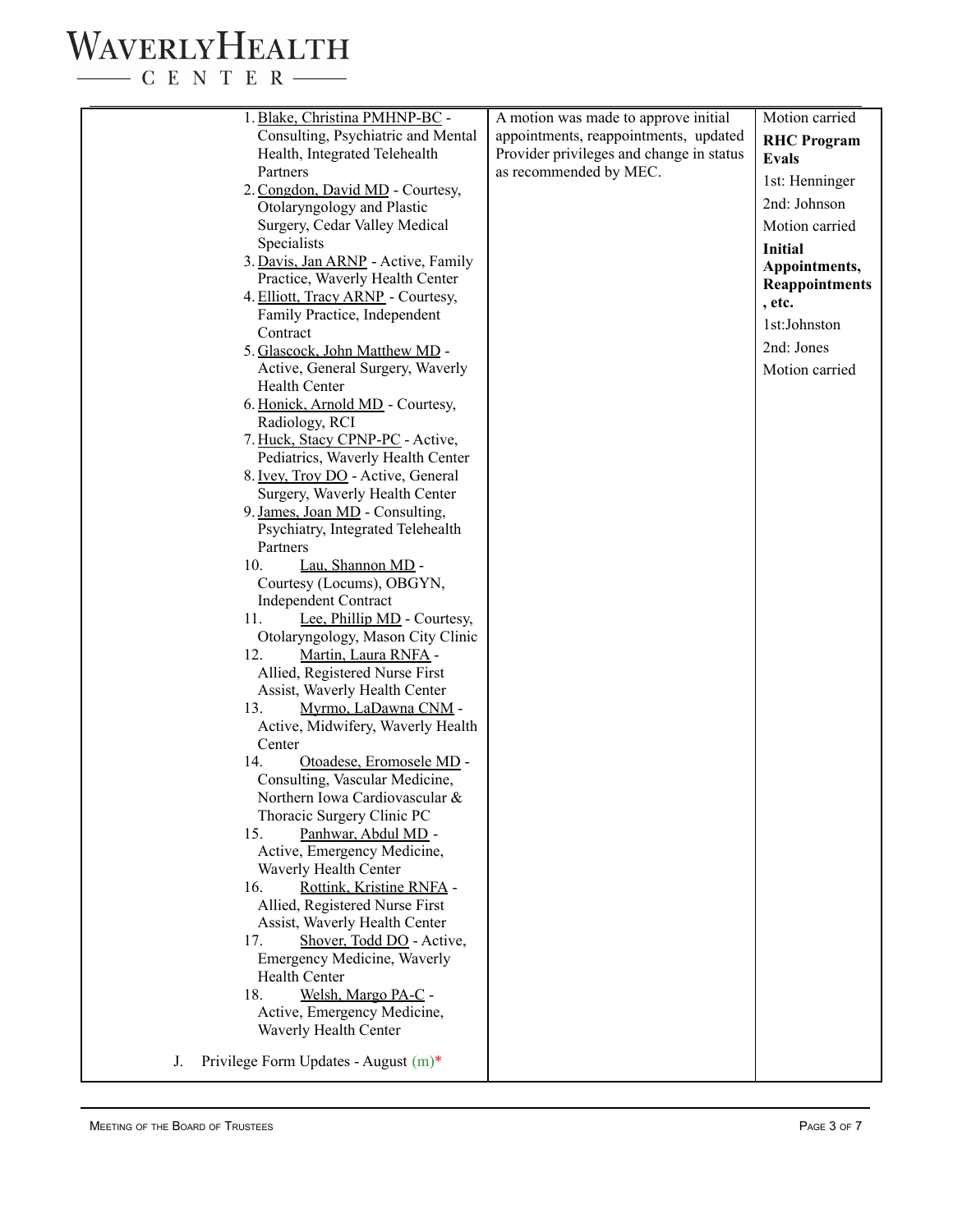$\begin{tabular}{c} \quad \quad \textbf{C} \text{ E} \text{ N} \text{ T} \text{ E} \text{ R} \end{tabular}$ 

| 2. Family Practice<br>Privilege form Updates for August and<br>1st: Henninger<br>3. General Surgery<br>September.<br>2nd: Jones<br>4. Hospitalist<br>Motion carried<br>5. Interventional Pain Management<br>(CRNA)<br>6. Licensed Independent Clinical<br>Social Worker<br>7. Nurse Practitioner - Certified<br>Registered Nurse Anesthetist<br>8. Nurse Practitioner - Family<br>Practice<br>9. Nurse Practitioner - Pediatrics<br>10.<br>Physician Assistant<br>11.<br>Radiology<br>12.<br><b>Registered Dietician</b><br>Nutritionist<br>K. Privilege Form Updates - September (n)*<br>1. Emergency Medicine<br>2. Internal Medicine<br>3. Nephrology<br>4. Orthopedic Surgery<br>Updated Provider Privileges*<br>L.<br>1. Radiology<br>Afridi, Haroon MD -<br>a)<br>Courtesy, Radiology, RCI<br>Burke, Stephen MD -<br>b)<br>Courtesy, Radiology, RCI<br>Burr, Larry MD -<br>c)<br>Courtesy, Radiology, RCI<br>Davenport, Darren MD -<br>d)<br>Courtesy, Radiology, RCI<br>Decker, Gerald MD -<br>e)<br>Courtesy, Radiology, RCI<br>Dennhardt, Joel MD -<br>f)<br>Courtesy, Radiology, RCI<br>g) Donta, Theodore MD -<br>Courtesy, Radiology, RCI<br>h)<br>Ericson, Eric MD -<br>Consulting, Radiology,<br><b>RCI</b><br>Fulcher, William MD -<br>$\ddot{1}$<br>Consulting, Radiology,<br><b>RCI</b><br>Fuortes, Michaelangelo<br>j)<br>MD - Courtesy,<br>Radiology, RCI<br>Ghosheh, Tamer MD -<br>$\bf k)$<br>Courtesy, Radiology, RCI<br>Hammer, Glenn MD -<br>$\mathbf{I}$<br>Courtesy, Radiology, RCI | 1. Certified Surgical Assist (Non-RN) | A motion was made to approve | <b>Privilege Forms</b> |
|---------------------------------------------------------------------------------------------------------------------------------------------------------------------------------------------------------------------------------------------------------------------------------------------------------------------------------------------------------------------------------------------------------------------------------------------------------------------------------------------------------------------------------------------------------------------------------------------------------------------------------------------------------------------------------------------------------------------------------------------------------------------------------------------------------------------------------------------------------------------------------------------------------------------------------------------------------------------------------------------------------------------------------------------------------------------------------------------------------------------------------------------------------------------------------------------------------------------------------------------------------------------------------------------------------------------------------------------------------------------------------------------------------------------------------------------------------------------------------------------------------------|---------------------------------------|------------------------------|------------------------|
|                                                                                                                                                                                                                                                                                                                                                                                                                                                                                                                                                                                                                                                                                                                                                                                                                                                                                                                                                                                                                                                                                                                                                                                                                                                                                                                                                                                                                                                                                                               |                                       |                              |                        |
|                                                                                                                                                                                                                                                                                                                                                                                                                                                                                                                                                                                                                                                                                                                                                                                                                                                                                                                                                                                                                                                                                                                                                                                                                                                                                                                                                                                                                                                                                                               |                                       |                              |                        |
|                                                                                                                                                                                                                                                                                                                                                                                                                                                                                                                                                                                                                                                                                                                                                                                                                                                                                                                                                                                                                                                                                                                                                                                                                                                                                                                                                                                                                                                                                                               |                                       |                              |                        |
|                                                                                                                                                                                                                                                                                                                                                                                                                                                                                                                                                                                                                                                                                                                                                                                                                                                                                                                                                                                                                                                                                                                                                                                                                                                                                                                                                                                                                                                                                                               |                                       |                              |                        |
|                                                                                                                                                                                                                                                                                                                                                                                                                                                                                                                                                                                                                                                                                                                                                                                                                                                                                                                                                                                                                                                                                                                                                                                                                                                                                                                                                                                                                                                                                                               |                                       |                              |                        |
|                                                                                                                                                                                                                                                                                                                                                                                                                                                                                                                                                                                                                                                                                                                                                                                                                                                                                                                                                                                                                                                                                                                                                                                                                                                                                                                                                                                                                                                                                                               |                                       |                              |                        |
|                                                                                                                                                                                                                                                                                                                                                                                                                                                                                                                                                                                                                                                                                                                                                                                                                                                                                                                                                                                                                                                                                                                                                                                                                                                                                                                                                                                                                                                                                                               |                                       |                              |                        |
|                                                                                                                                                                                                                                                                                                                                                                                                                                                                                                                                                                                                                                                                                                                                                                                                                                                                                                                                                                                                                                                                                                                                                                                                                                                                                                                                                                                                                                                                                                               |                                       |                              |                        |
|                                                                                                                                                                                                                                                                                                                                                                                                                                                                                                                                                                                                                                                                                                                                                                                                                                                                                                                                                                                                                                                                                                                                                                                                                                                                                                                                                                                                                                                                                                               |                                       |                              |                        |
|                                                                                                                                                                                                                                                                                                                                                                                                                                                                                                                                                                                                                                                                                                                                                                                                                                                                                                                                                                                                                                                                                                                                                                                                                                                                                                                                                                                                                                                                                                               |                                       |                              |                        |
|                                                                                                                                                                                                                                                                                                                                                                                                                                                                                                                                                                                                                                                                                                                                                                                                                                                                                                                                                                                                                                                                                                                                                                                                                                                                                                                                                                                                                                                                                                               |                                       |                              |                        |
|                                                                                                                                                                                                                                                                                                                                                                                                                                                                                                                                                                                                                                                                                                                                                                                                                                                                                                                                                                                                                                                                                                                                                                                                                                                                                                                                                                                                                                                                                                               |                                       |                              |                        |
|                                                                                                                                                                                                                                                                                                                                                                                                                                                                                                                                                                                                                                                                                                                                                                                                                                                                                                                                                                                                                                                                                                                                                                                                                                                                                                                                                                                                                                                                                                               |                                       |                              |                        |
|                                                                                                                                                                                                                                                                                                                                                                                                                                                                                                                                                                                                                                                                                                                                                                                                                                                                                                                                                                                                                                                                                                                                                                                                                                                                                                                                                                                                                                                                                                               |                                       |                              |                        |
|                                                                                                                                                                                                                                                                                                                                                                                                                                                                                                                                                                                                                                                                                                                                                                                                                                                                                                                                                                                                                                                                                                                                                                                                                                                                                                                                                                                                                                                                                                               |                                       |                              |                        |
|                                                                                                                                                                                                                                                                                                                                                                                                                                                                                                                                                                                                                                                                                                                                                                                                                                                                                                                                                                                                                                                                                                                                                                                                                                                                                                                                                                                                                                                                                                               |                                       |                              |                        |
|                                                                                                                                                                                                                                                                                                                                                                                                                                                                                                                                                                                                                                                                                                                                                                                                                                                                                                                                                                                                                                                                                                                                                                                                                                                                                                                                                                                                                                                                                                               |                                       |                              |                        |
|                                                                                                                                                                                                                                                                                                                                                                                                                                                                                                                                                                                                                                                                                                                                                                                                                                                                                                                                                                                                                                                                                                                                                                                                                                                                                                                                                                                                                                                                                                               |                                       |                              |                        |
|                                                                                                                                                                                                                                                                                                                                                                                                                                                                                                                                                                                                                                                                                                                                                                                                                                                                                                                                                                                                                                                                                                                                                                                                                                                                                                                                                                                                                                                                                                               |                                       |                              |                        |
|                                                                                                                                                                                                                                                                                                                                                                                                                                                                                                                                                                                                                                                                                                                                                                                                                                                                                                                                                                                                                                                                                                                                                                                                                                                                                                                                                                                                                                                                                                               |                                       |                              |                        |
|                                                                                                                                                                                                                                                                                                                                                                                                                                                                                                                                                                                                                                                                                                                                                                                                                                                                                                                                                                                                                                                                                                                                                                                                                                                                                                                                                                                                                                                                                                               |                                       |                              |                        |
|                                                                                                                                                                                                                                                                                                                                                                                                                                                                                                                                                                                                                                                                                                                                                                                                                                                                                                                                                                                                                                                                                                                                                                                                                                                                                                                                                                                                                                                                                                               |                                       |                              |                        |
|                                                                                                                                                                                                                                                                                                                                                                                                                                                                                                                                                                                                                                                                                                                                                                                                                                                                                                                                                                                                                                                                                                                                                                                                                                                                                                                                                                                                                                                                                                               |                                       |                              |                        |
|                                                                                                                                                                                                                                                                                                                                                                                                                                                                                                                                                                                                                                                                                                                                                                                                                                                                                                                                                                                                                                                                                                                                                                                                                                                                                                                                                                                                                                                                                                               |                                       |                              |                        |
|                                                                                                                                                                                                                                                                                                                                                                                                                                                                                                                                                                                                                                                                                                                                                                                                                                                                                                                                                                                                                                                                                                                                                                                                                                                                                                                                                                                                                                                                                                               |                                       |                              |                        |
|                                                                                                                                                                                                                                                                                                                                                                                                                                                                                                                                                                                                                                                                                                                                                                                                                                                                                                                                                                                                                                                                                                                                                                                                                                                                                                                                                                                                                                                                                                               |                                       |                              |                        |
|                                                                                                                                                                                                                                                                                                                                                                                                                                                                                                                                                                                                                                                                                                                                                                                                                                                                                                                                                                                                                                                                                                                                                                                                                                                                                                                                                                                                                                                                                                               |                                       |                              |                        |
|                                                                                                                                                                                                                                                                                                                                                                                                                                                                                                                                                                                                                                                                                                                                                                                                                                                                                                                                                                                                                                                                                                                                                                                                                                                                                                                                                                                                                                                                                                               |                                       |                              |                        |
|                                                                                                                                                                                                                                                                                                                                                                                                                                                                                                                                                                                                                                                                                                                                                                                                                                                                                                                                                                                                                                                                                                                                                                                                                                                                                                                                                                                                                                                                                                               |                                       |                              |                        |
|                                                                                                                                                                                                                                                                                                                                                                                                                                                                                                                                                                                                                                                                                                                                                                                                                                                                                                                                                                                                                                                                                                                                                                                                                                                                                                                                                                                                                                                                                                               |                                       |                              |                        |
|                                                                                                                                                                                                                                                                                                                                                                                                                                                                                                                                                                                                                                                                                                                                                                                                                                                                                                                                                                                                                                                                                                                                                                                                                                                                                                                                                                                                                                                                                                               |                                       |                              |                        |
|                                                                                                                                                                                                                                                                                                                                                                                                                                                                                                                                                                                                                                                                                                                                                                                                                                                                                                                                                                                                                                                                                                                                                                                                                                                                                                                                                                                                                                                                                                               |                                       |                              |                        |
|                                                                                                                                                                                                                                                                                                                                                                                                                                                                                                                                                                                                                                                                                                                                                                                                                                                                                                                                                                                                                                                                                                                                                                                                                                                                                                                                                                                                                                                                                                               |                                       |                              |                        |
|                                                                                                                                                                                                                                                                                                                                                                                                                                                                                                                                                                                                                                                                                                                                                                                                                                                                                                                                                                                                                                                                                                                                                                                                                                                                                                                                                                                                                                                                                                               |                                       |                              |                        |
|                                                                                                                                                                                                                                                                                                                                                                                                                                                                                                                                                                                                                                                                                                                                                                                                                                                                                                                                                                                                                                                                                                                                                                                                                                                                                                                                                                                                                                                                                                               |                                       |                              |                        |
|                                                                                                                                                                                                                                                                                                                                                                                                                                                                                                                                                                                                                                                                                                                                                                                                                                                                                                                                                                                                                                                                                                                                                                                                                                                                                                                                                                                                                                                                                                               |                                       |                              |                        |
|                                                                                                                                                                                                                                                                                                                                                                                                                                                                                                                                                                                                                                                                                                                                                                                                                                                                                                                                                                                                                                                                                                                                                                                                                                                                                                                                                                                                                                                                                                               |                                       |                              |                        |
|                                                                                                                                                                                                                                                                                                                                                                                                                                                                                                                                                                                                                                                                                                                                                                                                                                                                                                                                                                                                                                                                                                                                                                                                                                                                                                                                                                                                                                                                                                               |                                       |                              |                        |
|                                                                                                                                                                                                                                                                                                                                                                                                                                                                                                                                                                                                                                                                                                                                                                                                                                                                                                                                                                                                                                                                                                                                                                                                                                                                                                                                                                                                                                                                                                               |                                       |                              |                        |
|                                                                                                                                                                                                                                                                                                                                                                                                                                                                                                                                                                                                                                                                                                                                                                                                                                                                                                                                                                                                                                                                                                                                                                                                                                                                                                                                                                                                                                                                                                               |                                       |                              |                        |
|                                                                                                                                                                                                                                                                                                                                                                                                                                                                                                                                                                                                                                                                                                                                                                                                                                                                                                                                                                                                                                                                                                                                                                                                                                                                                                                                                                                                                                                                                                               |                                       |                              |                        |
|                                                                                                                                                                                                                                                                                                                                                                                                                                                                                                                                                                                                                                                                                                                                                                                                                                                                                                                                                                                                                                                                                                                                                                                                                                                                                                                                                                                                                                                                                                               |                                       |                              |                        |
|                                                                                                                                                                                                                                                                                                                                                                                                                                                                                                                                                                                                                                                                                                                                                                                                                                                                                                                                                                                                                                                                                                                                                                                                                                                                                                                                                                                                                                                                                                               |                                       |                              |                        |
|                                                                                                                                                                                                                                                                                                                                                                                                                                                                                                                                                                                                                                                                                                                                                                                                                                                                                                                                                                                                                                                                                                                                                                                                                                                                                                                                                                                                                                                                                                               |                                       |                              |                        |
|                                                                                                                                                                                                                                                                                                                                                                                                                                                                                                                                                                                                                                                                                                                                                                                                                                                                                                                                                                                                                                                                                                                                                                                                                                                                                                                                                                                                                                                                                                               |                                       |                              |                        |
|                                                                                                                                                                                                                                                                                                                                                                                                                                                                                                                                                                                                                                                                                                                                                                                                                                                                                                                                                                                                                                                                                                                                                                                                                                                                                                                                                                                                                                                                                                               |                                       |                              |                        |
|                                                                                                                                                                                                                                                                                                                                                                                                                                                                                                                                                                                                                                                                                                                                                                                                                                                                                                                                                                                                                                                                                                                                                                                                                                                                                                                                                                                                                                                                                                               |                                       |                              |                        |
|                                                                                                                                                                                                                                                                                                                                                                                                                                                                                                                                                                                                                                                                                                                                                                                                                                                                                                                                                                                                                                                                                                                                                                                                                                                                                                                                                                                                                                                                                                               |                                       |                              |                        |
|                                                                                                                                                                                                                                                                                                                                                                                                                                                                                                                                                                                                                                                                                                                                                                                                                                                                                                                                                                                                                                                                                                                                                                                                                                                                                                                                                                                                                                                                                                               |                                       |                              |                        |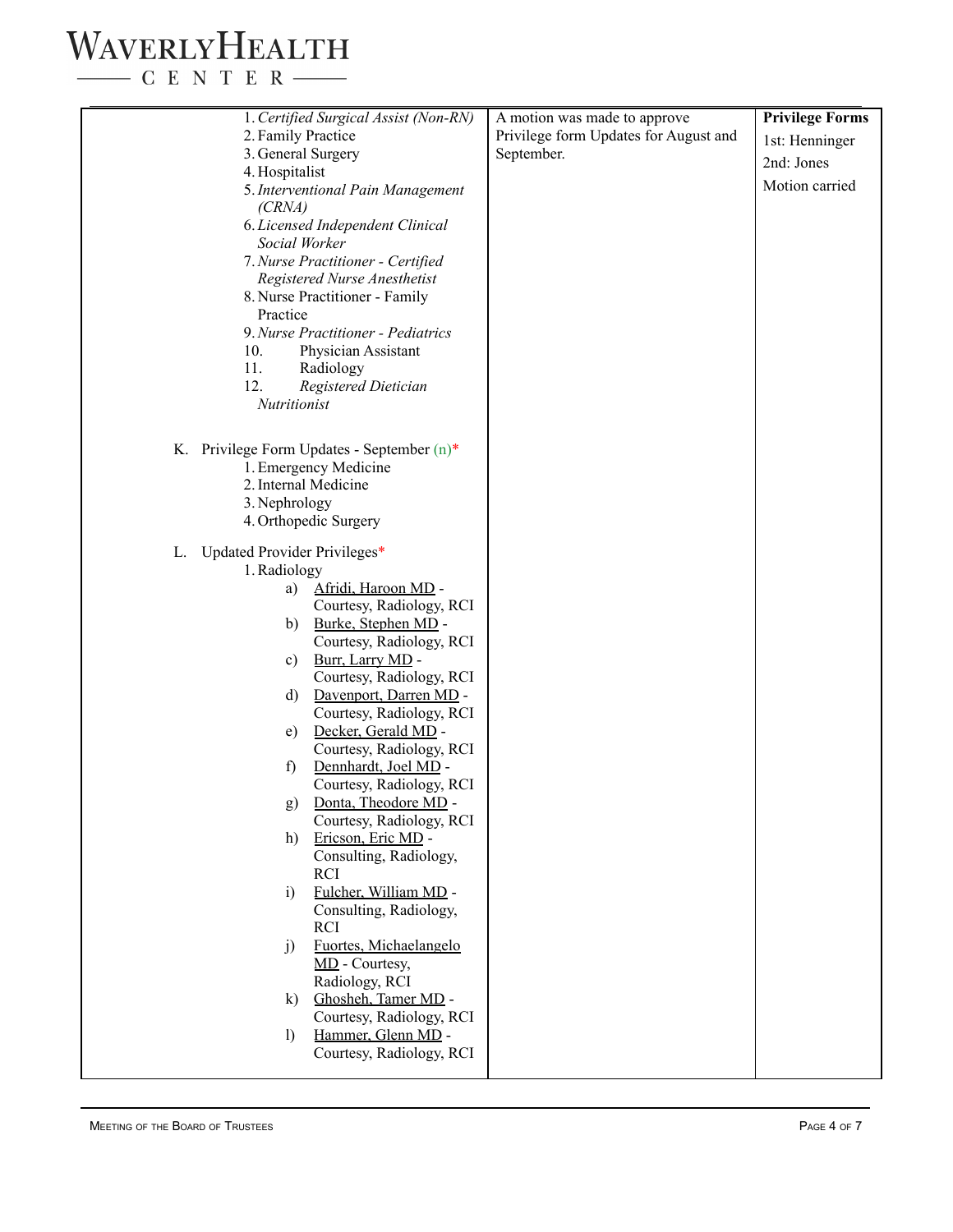$\begin{tabular}{c} \quad \quad \textbf{C} \textbf{E} \textbf{N} \textbf{T} \textbf{E} \textbf{R} \end{tabular}$ 

| m)                                  | Hanigan, Michael MD -                          |  |
|-------------------------------------|------------------------------------------------|--|
|                                     | Courtesy, Radiology, RCI                       |  |
| n)                                  | Harring, Scott MD -                            |  |
|                                     | Courtesy, Radiology, RCI                       |  |
| $\Omega$ )                          | Harris, Brenton MD -                           |  |
|                                     | Courtesy, Radiology, RCI                       |  |
| p)                                  | Hierl, Michael MD -                            |  |
|                                     | Courtesy, Radiology, RCI                       |  |
| q)                                  | Hopper, Brian MD -                             |  |
|                                     | Courtesy, Radiology, RCI                       |  |
| r)                                  | Hummel, Michael MD -                           |  |
|                                     | Consulting, Radiology,                         |  |
|                                     | <b>RCI</b>                                     |  |
| S)                                  | Jensen, David MD -                             |  |
|                                     | Courtesy, Radiology, RCI                       |  |
| t)                                  | Macke, Michael MD -                            |  |
|                                     | Courtesy, Radiology, RCI                       |  |
| $\mathbf{u}$                        | Masse, Nicholas MD -                           |  |
|                                     | Courtesy, Radiology, RCI                       |  |
| V)                                  | McDonald, Joshua MD -                          |  |
|                                     | Courtesy, Radiology, RCI                       |  |
| W)                                  | Monahan, Hannah MD -                           |  |
|                                     | Courtesy, Radiology, RCI                       |  |
| X)                                  | Ouvang, Wei MD -                               |  |
|                                     | Courtesy, Radiology, RCI                       |  |
| y)                                  | Pauley, Sarah MD -<br>Courtesy, Radiology, RCI |  |
| z)                                  | Randall, Brian MD -                            |  |
|                                     | Courtesy, Radiology, RCI                       |  |
|                                     | aa) Schmall, Robert MD -                       |  |
|                                     | Consulting, Radiology,                         |  |
|                                     | <b>RCI</b>                                     |  |
|                                     | bb) Schweiger, Gary MD -                       |  |
|                                     | Courtesy, Radiology, RCI                       |  |
|                                     | cc) Schneider, Paul DO -                       |  |
|                                     | Courtesy, Radiology, RCI                       |  |
|                                     | dd) Seberger, Brianne MD -                     |  |
|                                     | Courtesy, Radiology, RCI                       |  |
|                                     | ee) Seitz, Richard MD -                        |  |
|                                     | Courtesy, Radiology, RCI                       |  |
| $\mathrm{ff}$                       | Shaffer, Casey MD -                            |  |
|                                     | Courtesy, Radiology, RCI                       |  |
|                                     | gg) VanRoekel, David MD -                      |  |
|                                     | Courtesy, Radiology, RCI                       |  |
|                                     | hh) Yates, Jarrod DO -                         |  |
|                                     | Courtesy, Radiology, RCI                       |  |
| M. Change in Staff Category/Status* |                                                |  |
|                                     | 1. Continue Provisional Status                 |  |
| a)                                  | Glascock, Pooneh MD -                          |  |
|                                     | Courtesy, Emergency                            |  |
|                                     | Medicine, Independent                          |  |
|                                     | Contract                                       |  |
|                                     |                                                |  |
|                                     |                                                |  |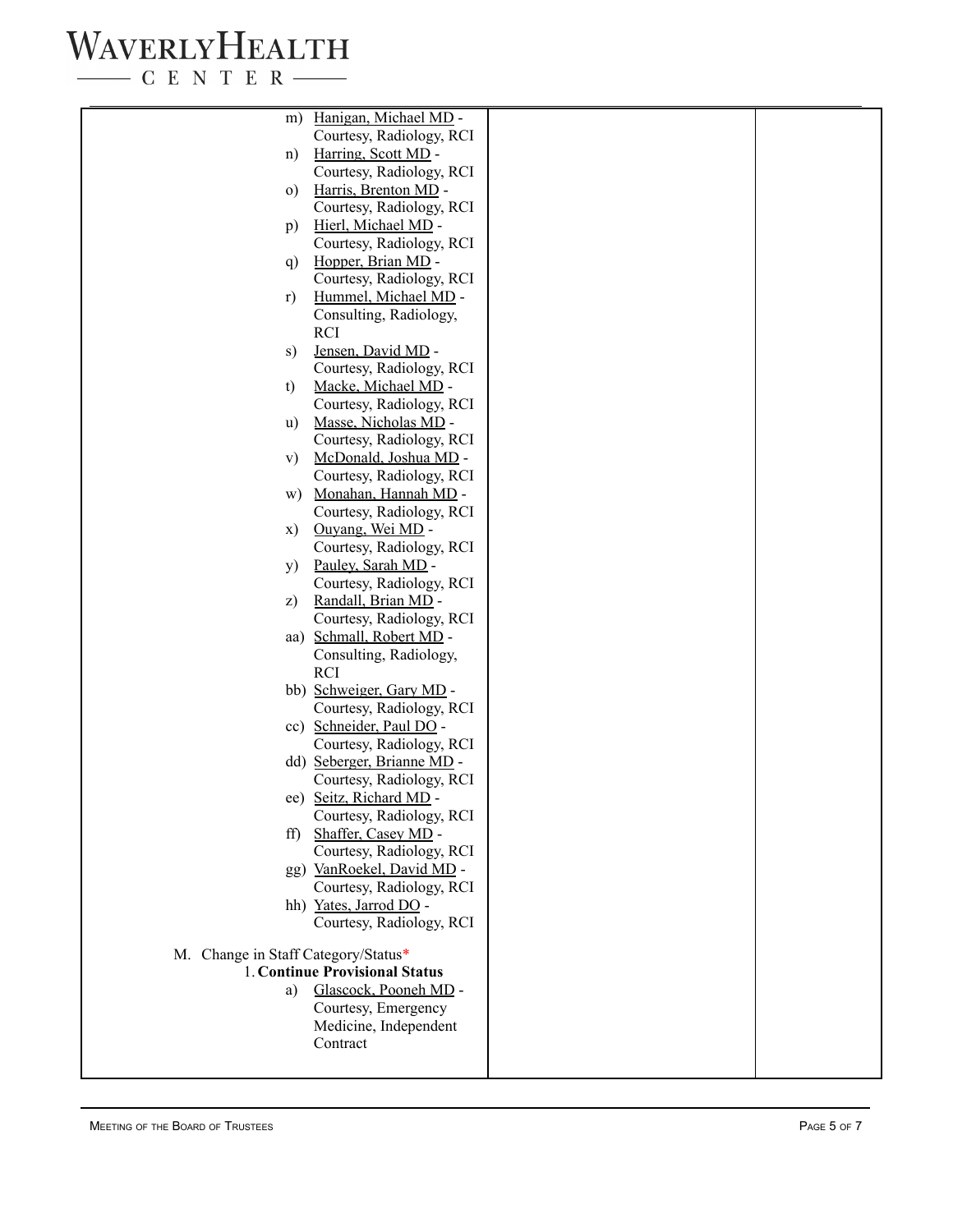$\begin{tabular}{c} \quad \quad \textbf{C} \text{ E} \text{ N} \text{ T} \text{ E} \text{ R} \end{tabular}$ 

| b)<br>Active, General Surgery,<br>Cedar Valley Medical<br>Specialists<br>Johnson, Christopher MD<br>C)<br>- Active, OBGYN,<br>Waverly Health Center<br>d) Phillips, Monte LISW -<br>Active, Licensed<br><b>Independent Clinical</b><br>Social Worker, Waverly<br><b>Health Center</b><br>e) Roof, Robert DO -<br>Active, Emergency<br>Medicine, Independent<br>Contract<br>Smith, Erica DO - Active,<br>f)<br>Family Practice, Waverly<br><b>Health Center</b><br>N. Resignations<br>1. Mitchell, Christine PA-C - Active,<br>Physician Assistant, Waverly<br><b>Health Center</b><br>1st: Jones<br>A motion was made to approve<br>O. Policy and procedure, formulary and<br>Policy/SOP/Formulary Additions as<br>protocols *<br>2nd: Johnston<br>1. Policies - Summary Sheets (o)<br>outlined in the board packet.<br>Motion carried<br>2. New Policies (p):<br>a) Vitros Chemistry<br>Analyzer<br>Screen for SARS-CoV-2;<br>b)<br>COVID-19 Using<br>GeneXpert<br>(EUA-Emergency Use<br>Authorization Only)<br>Procalcitonin Policy<br>C)<br>Triage of the Obstetric<br>d)<br>Woman<br><b>Endoscopy Cleaning</b><br>e)<br>Vendor Representative in<br>f)<br><b>OR</b><br>3. Formulary Addition (q)<br>4. Protocols<br>Finance Committee (r)<br>P.<br>1. Capital Requests<br>Capital Report and Cash Investment<br>report were reviewed as in packet -<br>SIP Integration<br>a)<br>there were no questions.<br>2. Capital Report (s)<br>There was a \$500,000 operational<br>3. Cash Investments & Transfer<br>withdrawal from the Board designated<br>Report (t)<br>savings in August.<br>4. Financial Assistance Requests |                      |  |
|------------------------------------------------------------------------------------------------------------------------------------------------------------------------------------------------------------------------------------------------------------------------------------------------------------------------------------------------------------------------------------------------------------------------------------------------------------------------------------------------------------------------------------------------------------------------------------------------------------------------------------------------------------------------------------------------------------------------------------------------------------------------------------------------------------------------------------------------------------------------------------------------------------------------------------------------------------------------------------------------------------------------------------------------------------------------------------------------------------------------------------------------------------------------------------------------------------------------------------------------------------------------------------------------------------------------------------------------------------------------------------------------------------------------------------------------------------------------------------------------------------------------------------------------------------------------------------------------------------------------------|----------------------|--|
|                                                                                                                                                                                                                                                                                                                                                                                                                                                                                                                                                                                                                                                                                                                                                                                                                                                                                                                                                                                                                                                                                                                                                                                                                                                                                                                                                                                                                                                                                                                                                                                                                              | Rikkers, Andrew DO - |  |
|                                                                                                                                                                                                                                                                                                                                                                                                                                                                                                                                                                                                                                                                                                                                                                                                                                                                                                                                                                                                                                                                                                                                                                                                                                                                                                                                                                                                                                                                                                                                                                                                                              |                      |  |
|                                                                                                                                                                                                                                                                                                                                                                                                                                                                                                                                                                                                                                                                                                                                                                                                                                                                                                                                                                                                                                                                                                                                                                                                                                                                                                                                                                                                                                                                                                                                                                                                                              |                      |  |
|                                                                                                                                                                                                                                                                                                                                                                                                                                                                                                                                                                                                                                                                                                                                                                                                                                                                                                                                                                                                                                                                                                                                                                                                                                                                                                                                                                                                                                                                                                                                                                                                                              |                      |  |
|                                                                                                                                                                                                                                                                                                                                                                                                                                                                                                                                                                                                                                                                                                                                                                                                                                                                                                                                                                                                                                                                                                                                                                                                                                                                                                                                                                                                                                                                                                                                                                                                                              |                      |  |
|                                                                                                                                                                                                                                                                                                                                                                                                                                                                                                                                                                                                                                                                                                                                                                                                                                                                                                                                                                                                                                                                                                                                                                                                                                                                                                                                                                                                                                                                                                                                                                                                                              |                      |  |
|                                                                                                                                                                                                                                                                                                                                                                                                                                                                                                                                                                                                                                                                                                                                                                                                                                                                                                                                                                                                                                                                                                                                                                                                                                                                                                                                                                                                                                                                                                                                                                                                                              |                      |  |
|                                                                                                                                                                                                                                                                                                                                                                                                                                                                                                                                                                                                                                                                                                                                                                                                                                                                                                                                                                                                                                                                                                                                                                                                                                                                                                                                                                                                                                                                                                                                                                                                                              |                      |  |
|                                                                                                                                                                                                                                                                                                                                                                                                                                                                                                                                                                                                                                                                                                                                                                                                                                                                                                                                                                                                                                                                                                                                                                                                                                                                                                                                                                                                                                                                                                                                                                                                                              |                      |  |
|                                                                                                                                                                                                                                                                                                                                                                                                                                                                                                                                                                                                                                                                                                                                                                                                                                                                                                                                                                                                                                                                                                                                                                                                                                                                                                                                                                                                                                                                                                                                                                                                                              |                      |  |
|                                                                                                                                                                                                                                                                                                                                                                                                                                                                                                                                                                                                                                                                                                                                                                                                                                                                                                                                                                                                                                                                                                                                                                                                                                                                                                                                                                                                                                                                                                                                                                                                                              |                      |  |
|                                                                                                                                                                                                                                                                                                                                                                                                                                                                                                                                                                                                                                                                                                                                                                                                                                                                                                                                                                                                                                                                                                                                                                                                                                                                                                                                                                                                                                                                                                                                                                                                                              |                      |  |
|                                                                                                                                                                                                                                                                                                                                                                                                                                                                                                                                                                                                                                                                                                                                                                                                                                                                                                                                                                                                                                                                                                                                                                                                                                                                                                                                                                                                                                                                                                                                                                                                                              |                      |  |
|                                                                                                                                                                                                                                                                                                                                                                                                                                                                                                                                                                                                                                                                                                                                                                                                                                                                                                                                                                                                                                                                                                                                                                                                                                                                                                                                                                                                                                                                                                                                                                                                                              |                      |  |
|                                                                                                                                                                                                                                                                                                                                                                                                                                                                                                                                                                                                                                                                                                                                                                                                                                                                                                                                                                                                                                                                                                                                                                                                                                                                                                                                                                                                                                                                                                                                                                                                                              |                      |  |
|                                                                                                                                                                                                                                                                                                                                                                                                                                                                                                                                                                                                                                                                                                                                                                                                                                                                                                                                                                                                                                                                                                                                                                                                                                                                                                                                                                                                                                                                                                                                                                                                                              |                      |  |
|                                                                                                                                                                                                                                                                                                                                                                                                                                                                                                                                                                                                                                                                                                                                                                                                                                                                                                                                                                                                                                                                                                                                                                                                                                                                                                                                                                                                                                                                                                                                                                                                                              |                      |  |
|                                                                                                                                                                                                                                                                                                                                                                                                                                                                                                                                                                                                                                                                                                                                                                                                                                                                                                                                                                                                                                                                                                                                                                                                                                                                                                                                                                                                                                                                                                                                                                                                                              |                      |  |
|                                                                                                                                                                                                                                                                                                                                                                                                                                                                                                                                                                                                                                                                                                                                                                                                                                                                                                                                                                                                                                                                                                                                                                                                                                                                                                                                                                                                                                                                                                                                                                                                                              |                      |  |
|                                                                                                                                                                                                                                                                                                                                                                                                                                                                                                                                                                                                                                                                                                                                                                                                                                                                                                                                                                                                                                                                                                                                                                                                                                                                                                                                                                                                                                                                                                                                                                                                                              |                      |  |
|                                                                                                                                                                                                                                                                                                                                                                                                                                                                                                                                                                                                                                                                                                                                                                                                                                                                                                                                                                                                                                                                                                                                                                                                                                                                                                                                                                                                                                                                                                                                                                                                                              |                      |  |
|                                                                                                                                                                                                                                                                                                                                                                                                                                                                                                                                                                                                                                                                                                                                                                                                                                                                                                                                                                                                                                                                                                                                                                                                                                                                                                                                                                                                                                                                                                                                                                                                                              |                      |  |
|                                                                                                                                                                                                                                                                                                                                                                                                                                                                                                                                                                                                                                                                                                                                                                                                                                                                                                                                                                                                                                                                                                                                                                                                                                                                                                                                                                                                                                                                                                                                                                                                                              |                      |  |
|                                                                                                                                                                                                                                                                                                                                                                                                                                                                                                                                                                                                                                                                                                                                                                                                                                                                                                                                                                                                                                                                                                                                                                                                                                                                                                                                                                                                                                                                                                                                                                                                                              |                      |  |
|                                                                                                                                                                                                                                                                                                                                                                                                                                                                                                                                                                                                                                                                                                                                                                                                                                                                                                                                                                                                                                                                                                                                                                                                                                                                                                                                                                                                                                                                                                                                                                                                                              |                      |  |
|                                                                                                                                                                                                                                                                                                                                                                                                                                                                                                                                                                                                                                                                                                                                                                                                                                                                                                                                                                                                                                                                                                                                                                                                                                                                                                                                                                                                                                                                                                                                                                                                                              |                      |  |
|                                                                                                                                                                                                                                                                                                                                                                                                                                                                                                                                                                                                                                                                                                                                                                                                                                                                                                                                                                                                                                                                                                                                                                                                                                                                                                                                                                                                                                                                                                                                                                                                                              |                      |  |
|                                                                                                                                                                                                                                                                                                                                                                                                                                                                                                                                                                                                                                                                                                                                                                                                                                                                                                                                                                                                                                                                                                                                                                                                                                                                                                                                                                                                                                                                                                                                                                                                                              |                      |  |
|                                                                                                                                                                                                                                                                                                                                                                                                                                                                                                                                                                                                                                                                                                                                                                                                                                                                                                                                                                                                                                                                                                                                                                                                                                                                                                                                                                                                                                                                                                                                                                                                                              |                      |  |
|                                                                                                                                                                                                                                                                                                                                                                                                                                                                                                                                                                                                                                                                                                                                                                                                                                                                                                                                                                                                                                                                                                                                                                                                                                                                                                                                                                                                                                                                                                                                                                                                                              |                      |  |
|                                                                                                                                                                                                                                                                                                                                                                                                                                                                                                                                                                                                                                                                                                                                                                                                                                                                                                                                                                                                                                                                                                                                                                                                                                                                                                                                                                                                                                                                                                                                                                                                                              |                      |  |
|                                                                                                                                                                                                                                                                                                                                                                                                                                                                                                                                                                                                                                                                                                                                                                                                                                                                                                                                                                                                                                                                                                                                                                                                                                                                                                                                                                                                                                                                                                                                                                                                                              |                      |  |
|                                                                                                                                                                                                                                                                                                                                                                                                                                                                                                                                                                                                                                                                                                                                                                                                                                                                                                                                                                                                                                                                                                                                                                                                                                                                                                                                                                                                                                                                                                                                                                                                                              |                      |  |
|                                                                                                                                                                                                                                                                                                                                                                                                                                                                                                                                                                                                                                                                                                                                                                                                                                                                                                                                                                                                                                                                                                                                                                                                                                                                                                                                                                                                                                                                                                                                                                                                                              |                      |  |
|                                                                                                                                                                                                                                                                                                                                                                                                                                                                                                                                                                                                                                                                                                                                                                                                                                                                                                                                                                                                                                                                                                                                                                                                                                                                                                                                                                                                                                                                                                                                                                                                                              |                      |  |
|                                                                                                                                                                                                                                                                                                                                                                                                                                                                                                                                                                                                                                                                                                                                                                                                                                                                                                                                                                                                                                                                                                                                                                                                                                                                                                                                                                                                                                                                                                                                                                                                                              |                      |  |
|                                                                                                                                                                                                                                                                                                                                                                                                                                                                                                                                                                                                                                                                                                                                                                                                                                                                                                                                                                                                                                                                                                                                                                                                                                                                                                                                                                                                                                                                                                                                                                                                                              |                      |  |
|                                                                                                                                                                                                                                                                                                                                                                                                                                                                                                                                                                                                                                                                                                                                                                                                                                                                                                                                                                                                                                                                                                                                                                                                                                                                                                                                                                                                                                                                                                                                                                                                                              |                      |  |
|                                                                                                                                                                                                                                                                                                                                                                                                                                                                                                                                                                                                                                                                                                                                                                                                                                                                                                                                                                                                                                                                                                                                                                                                                                                                                                                                                                                                                                                                                                                                                                                                                              |                      |  |
|                                                                                                                                                                                                                                                                                                                                                                                                                                                                                                                                                                                                                                                                                                                                                                                                                                                                                                                                                                                                                                                                                                                                                                                                                                                                                                                                                                                                                                                                                                                                                                                                                              |                      |  |
|                                                                                                                                                                                                                                                                                                                                                                                                                                                                                                                                                                                                                                                                                                                                                                                                                                                                                                                                                                                                                                                                                                                                                                                                                                                                                                                                                                                                                                                                                                                                                                                                                              |                      |  |
|                                                                                                                                                                                                                                                                                                                                                                                                                                                                                                                                                                                                                                                                                                                                                                                                                                                                                                                                                                                                                                                                                                                                                                                                                                                                                                                                                                                                                                                                                                                                                                                                                              |                      |  |
|                                                                                                                                                                                                                                                                                                                                                                                                                                                                                                                                                                                                                                                                                                                                                                                                                                                                                                                                                                                                                                                                                                                                                                                                                                                                                                                                                                                                                                                                                                                                                                                                                              |                      |  |
|                                                                                                                                                                                                                                                                                                                                                                                                                                                                                                                                                                                                                                                                                                                                                                                                                                                                                                                                                                                                                                                                                                                                                                                                                                                                                                                                                                                                                                                                                                                                                                                                                              |                      |  |
|                                                                                                                                                                                                                                                                                                                                                                                                                                                                                                                                                                                                                                                                                                                                                                                                                                                                                                                                                                                                                                                                                                                                                                                                                                                                                                                                                                                                                                                                                                                                                                                                                              |                      |  |
|                                                                                                                                                                                                                                                                                                                                                                                                                                                                                                                                                                                                                                                                                                                                                                                                                                                                                                                                                                                                                                                                                                                                                                                                                                                                                                                                                                                                                                                                                                                                                                                                                              |                      |  |
|                                                                                                                                                                                                                                                                                                                                                                                                                                                                                                                                                                                                                                                                                                                                                                                                                                                                                                                                                                                                                                                                                                                                                                                                                                                                                                                                                                                                                                                                                                                                                                                                                              |                      |  |
|                                                                                                                                                                                                                                                                                                                                                                                                                                                                                                                                                                                                                                                                                                                                                                                                                                                                                                                                                                                                                                                                                                                                                                                                                                                                                                                                                                                                                                                                                                                                                                                                                              |                      |  |
|                                                                                                                                                                                                                                                                                                                                                                                                                                                                                                                                                                                                                                                                                                                                                                                                                                                                                                                                                                                                                                                                                                                                                                                                                                                                                                                                                                                                                                                                                                                                                                                                                              |                      |  |
|                                                                                                                                                                                                                                                                                                                                                                                                                                                                                                                                                                                                                                                                                                                                                                                                                                                                                                                                                                                                                                                                                                                                                                                                                                                                                                                                                                                                                                                                                                                                                                                                                              |                      |  |